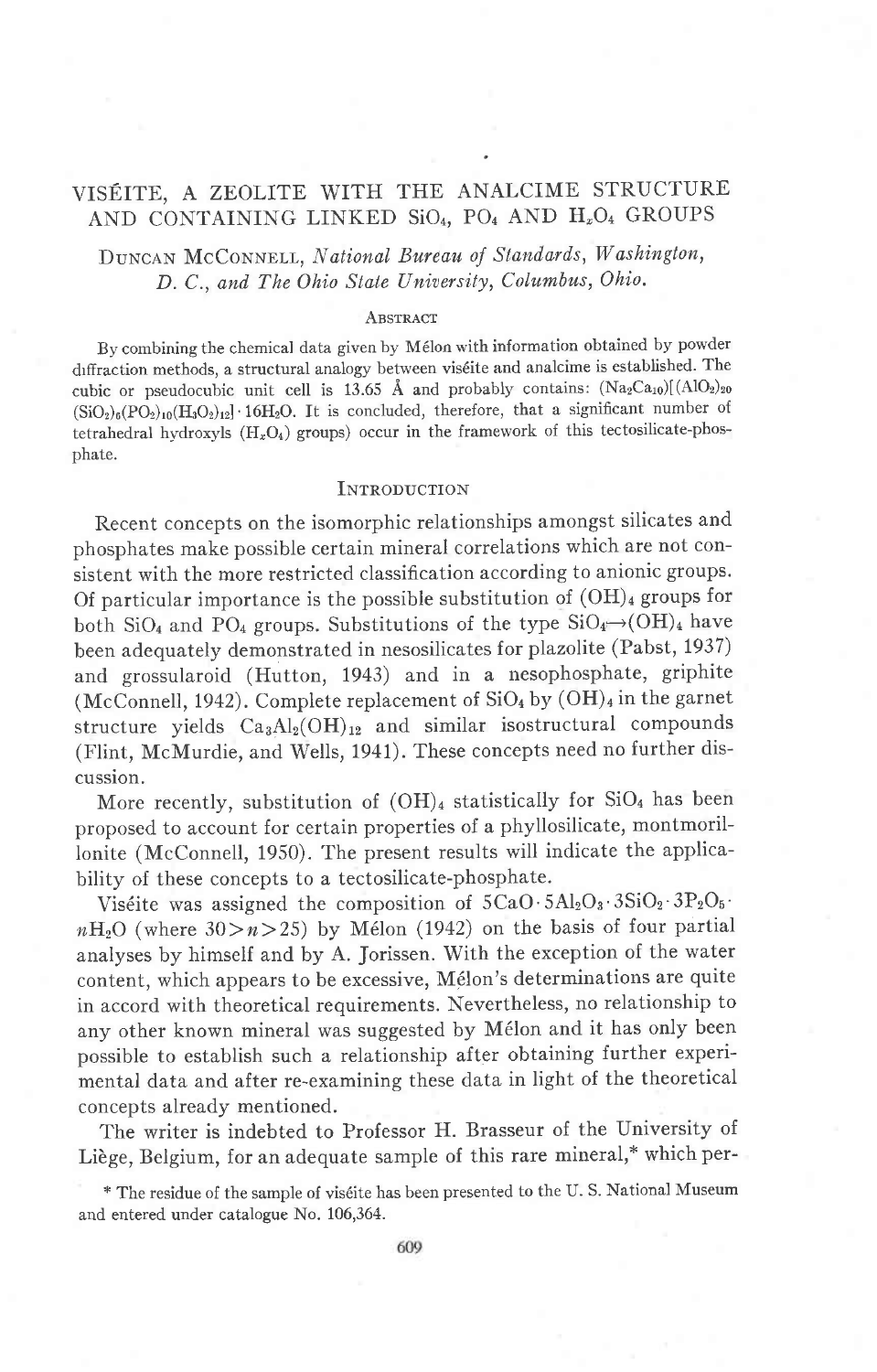### 610 DUNCAN MCCONNELL

mitted certain additional measurements. It must be admitted that a study of this type would be quite impossible were it not for the prior existence of structural analyses on analcime by Gruner (1928), Taylor  $(1930)$ , and Hartwig  $(1931)$ , and on pollucite by Strunz  $(1936)$ . Náray-Szab6 (1938), and Taylor (1938). My colleagues have furnished constructive criticism, particularly P. M. Harris and W. J. McCaughey in Columbus and Herbert Insley and H. F. McMurdie in Washington. Michael Fleischer of the Geological Survey read the manuscript and made several helpful suggestions.

## CHEMICAL CONSIDERATIONS

The chemical composition found by Mélon can be accepted without question in all respects except the water content. At  $110^{\circ}$  C. Mélon re-



FIG. 1. Weight-loss data for viséite (Mélon) and selected, isobaric, water-loss data for analcime (Milligan and Weiser).

ports liberation of 9.02 per cent of  $H_2O$  after 2 hours of heating, but when his dehydration data are plotted (Fig. 1), it becomes immediately noticeable that a downward extension of the dehydration curve indicates loss of water at  $0^{\circ}$  C. unless the curve increases in slope at lower temperatures. This condition of greatest slope at temperatures below 110° C. is likely to occur only if free moisture is present, so it is deduced that all three of the water determinations are too high and that the average is too high by several per cent when compared with proposed theoretical composition.

A further complication which causes uncertainty in regard to M6lon's water determinations is the fact that the sample of viséite examined by the writer was found to contain organic matter, the presence of which was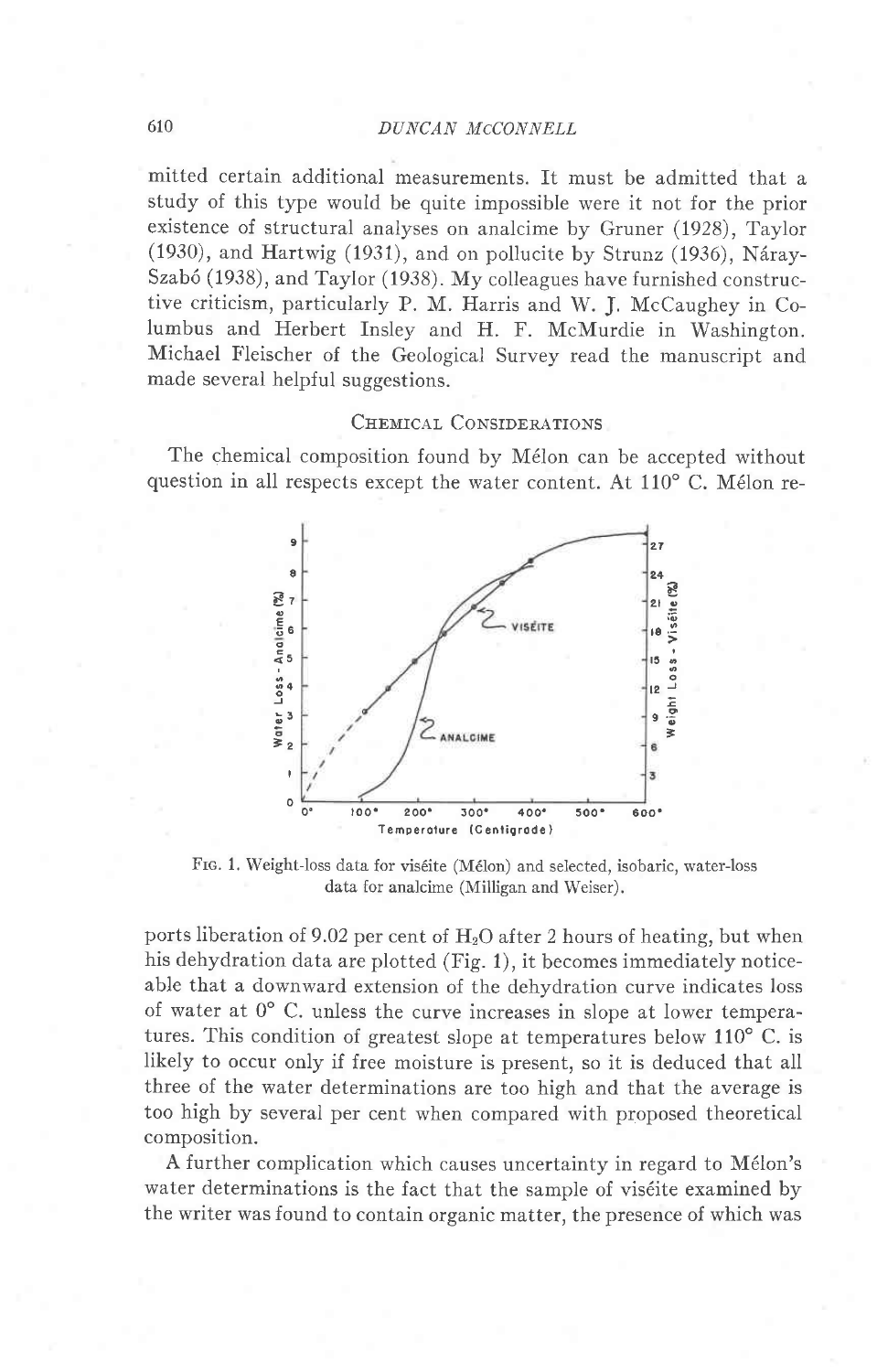indicated in two ways: (i) the pale yellowish-green powder turns brown on heating for several hours at 200" to 250" C. and (ii) when boiled in a solution of AgNO<sub>3</sub>, small fragments of viséite turn black. Inasmuch as Mélon's water determinations appear to have been made solely by measuring loss in weight on heating, it seems highly probable that an unknown, though possibly significant, error may have resulted if organic material was present in his samples. The ability of analcime to occlude organic matter has been investigated by Barrer and Ibbitson (194a). Thus the occlusion of organic matter by viséite is not surprising, although it apparently escaped detection previously.

It should be emphasized, however, that the dehydration data obtained by Mélon (Fig. 1) probably do not represent equilibrium conditions because the isobaric dehydration data for vis6ite should not give a simple curve. If as postulated here, viséite is a definite hydrate, it should produce a dehydration curve of the type obtained for natrolite or for scolecite by Milligan and Weiser (1937). These authors were able to show that the erroneous, smooth curve which Kelley, Jenny, and Brown (1936) obtained for scolecite can be attributed to failure to maintain a constant aqueous vapor pressure or to allowance of insufficient time to permit establishment of equilibrium. For some points as many as 1200 hours were required, according to Milligan and Weiser. In the present instance, the quality and quantity of the vis6ite sample preclude precision measurement of isobaric dehydration.

Analyses for the non-volatile constituents indicated the approximate oxide ratios:  $5CaO$ ,  $5Al_2O_3$ ,  $3SiO_2$  and  $3P_2O_5$ . In addition 1.77 per cent of  $Na<sub>2</sub>O$  and 0.67 per cent of fluorine were obtained. The latter constituent can substitute for hydroxyl ions in the structure but, since the amount present is not particularly significant, fluorine will be disregarded in all further considerations. The soda, however, will be taken into account.

If a perfect analogy with analcime is assumed, it is possible to formulate the chemical relationships in a series of simple steps, as follows:

The structural unit of analcime is:

 $\text{Na}_{16}[(\text{Al}_{16}\text{Si}_{32})\text{O}_{96}] \cdot 16\text{H}_{2}\text{O}.$ 

This can be written in general form as:

 $X_{16}$ [(Y<sub>16</sub>Z<sub>32</sub>)O<sub>96</sub>] · 16H<sub>2</sub>O.

Examining the analytical data, one finds for vis6ite:

 $16X \approx 2Na + 10Ca + 4$  vacant positions

 $16Y + 32Z \approx 20A1 + 6Si + 10P + 12(H_3).$ 

Thus viséite becomes:

 $(Na_2Ca_{10}) [(Al_{20}Si_6P_{10}H_{36})O_{96}] \cdot 16H_2O$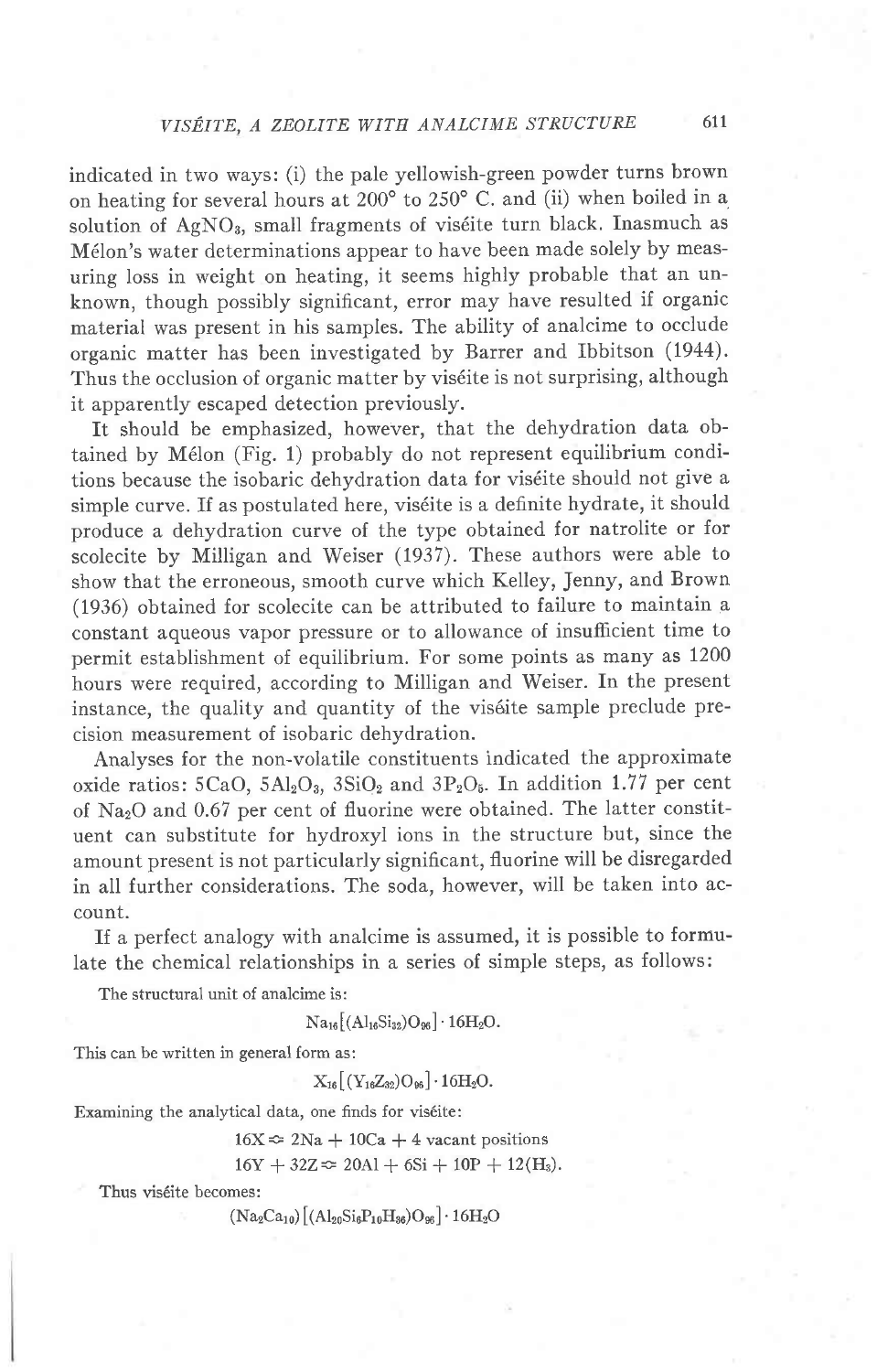### 612 DUNCAN MCCONNELL

or

## $(Na_2Ca_{10}) [(AlO_2)_{20} (SiO_2)_6 (PO_2)_{10} (H_3O_2)_{12}] \cdot 16H_2O$

where the brackets enclose the constituents of the structural framework.

The weight per cents required by this theoretical formula are compared with the average results given by Mélon in Table 1. The ratios of the non-volatile oxides indicate good agreement, particularly if an error in the water determination is assumed and other constituents are recalculated on this basis (Column 6). Thus, it can be concluded that in spite of the complex isomorphic substitutions encountered, the ratios suggested by M6lon are approximately correct, but they are somewhat improved if the sodium is considered. In light of the isomorphic relation

| (1)               | (2)                         | (3)                      | (4)                                 | (5)                                  | (6)                                                                                 |  |
|-------------------|-----------------------------|--------------------------|-------------------------------------|--------------------------------------|-------------------------------------------------------------------------------------|--|
| Oxides            | Theoretical<br>oxide ratios | Mol. wts.                | Weight<br>percents<br>(theoretical) | Experimental<br>results<br>(average) | Experimental<br>results<br>(re-calculated<br>using<br>theoretical<br>water content) |  |
| Na <sub>2</sub> O | 1                           | 62                       | 1.87                                | 1.77                                 | 1.97                                                                                |  |
| CaO               | 10                          | 561                      | 16.88                               | 14.79                                | 16.50                                                                               |  |
| $Al_2O_3$         | 10                          | 1019                     | 30.65                               | 26.15                                | 29.18                                                                               |  |
| SiO <sub>2</sub>  | 6                           | 360                      | 10.83                               | 9.93                                 | 11.08                                                                               |  |
| $P_2O_5$          | 5                           | 710                      | 21.36                               | 20.49                                | 22.86                                                                               |  |
| H <sub>2</sub> O  | 34                          | 612                      | 18.41                               | 26.11                                | (18.41)                                                                             |  |
| $_{\rm F}$        |                             | $\overline{\phantom{a}}$ |                                     | 0.67                                 |                                                                                     |  |
|                   |                             |                          | 100.00                              | 99.91                                | 100.00                                                                              |  |

TABLE 1. CALCULATION OF THE CHEMICAL COMPOSITION OF VISÉITE ACCORDING TO THE ANALCIME STRUCTURE

 $AlO_4 \rightarrow SiO_4 \rightarrow PO_4$ , the slight excesses of  $SiO_2$  and  $P_2O_5$  and the slight deficiency of  $Al_2O_3$  are quite understandable.

Thus by assuming a structural analogy with analcime, it is possible to account for the chemical composition of viséite. It remains to examine the validity of this structural analogy.

### PHYSICAL PROPERTIES

Before proceeding to a detailed consideration of the contents of the unit cell, discussion of the physical and optical properties of viséite and analcime might be advantageous. Comparative data follow.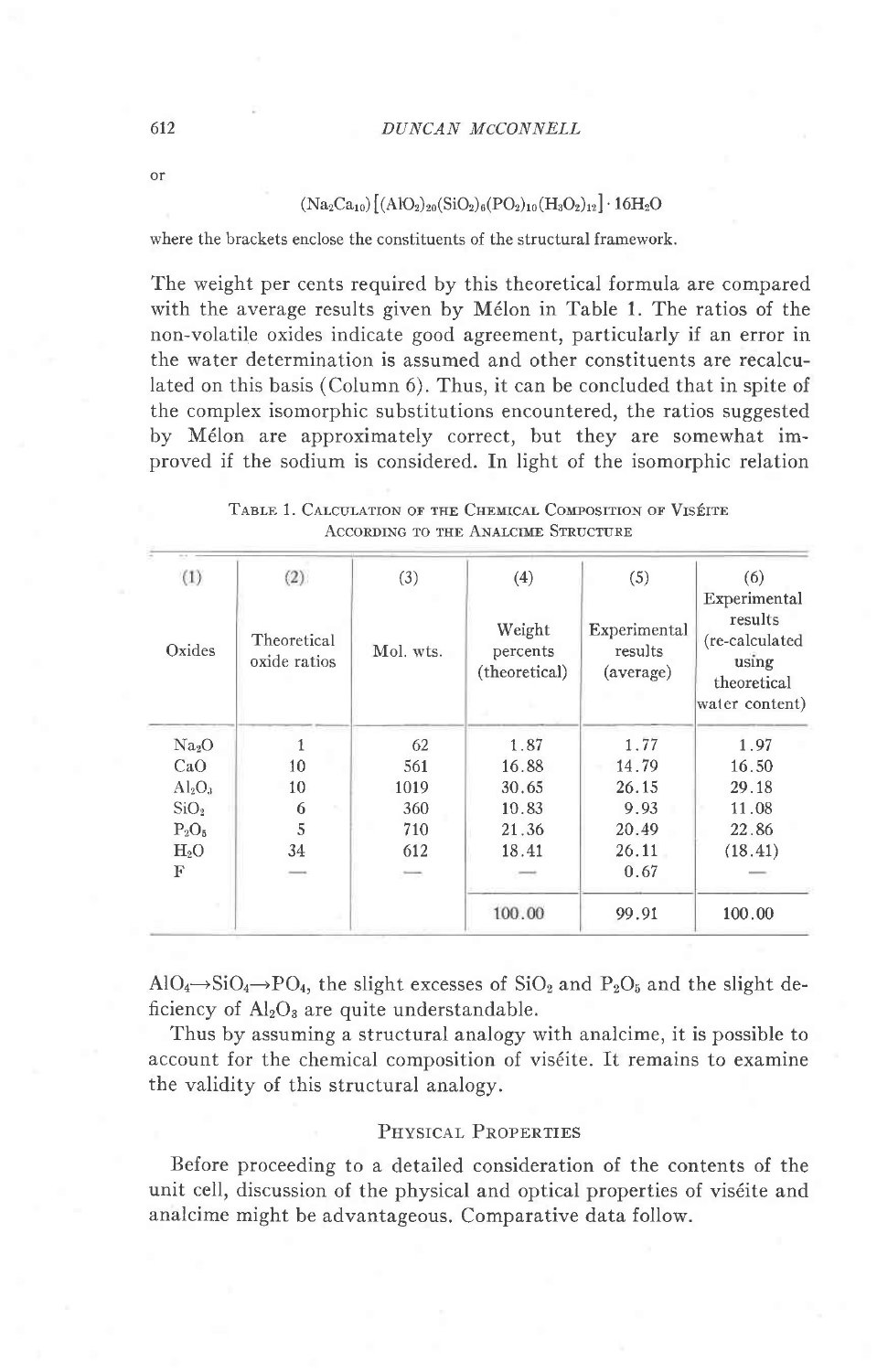### VISEITE, A ZEOLITE WITH ANALCIME STRUCTURE 613

|                   | Analcime               | Viséite        |
|-------------------|------------------------|----------------|
| Optical character | isotropic or nearly so | isotropic      |
| Refractive index  | $1.48 - 1.49$          | 1.53           |
| Specific gravity  | $2.22 - 2.29$          | 2.2            |
| Fusibility        | $2\frac{1}{2}$         | $2\frac{1}{2}$ |
| Hardness          | $5 - 5\frac{1}{2}$     | $3 - 4$        |
| Behavior with HCl | gelatinizes            | gelatinizes    |

In comparing analcime and vis6ite it is noteworthy that the refractive index of the latter mineral is greater whereas the density is less. Unless the ionic refractivity of  $(H_3O_2)^-$  is unexpectedly large, no explanation of this phenomenon is forthcoming. In part, the higher refractive index of viséite is probably explainable in view of the significantly greater ionic refractivity of Ca as compared with Na. The hardness would be expected to decline with the introduction of hydrogen in place of silicon.

The similarities of these physical properties deserve attention because they ofier important clues to structural relationships. The ability to gelatinize with HCI is a property typical of tectosilicates in which Al substitutes for Si and Al: Si > 2:3 (Murata, 1943). Evidently the phosphate ions do not significantly decrease the ability to gelatinize and there is no theoretical reason why they should, except insofar as they would afiect the concentration relations.

# STRUCTURAL DATA

Powder diffraction patterns of viséite were obtained in precision cameras with a diameter of 114.6 mm. using  $CuK_{\alpha}$  and  $FeK_{\alpha}$  radiation. The patterns were not as sharp and clear as might have been desired but, nevertheless, it soon became apparent that many of the difiraction lines of vis6ite were similar in both intensity and spacing to those of analcime (Table 2).

Because of the existence of abundant experimental data on analcime (Gruner, 1928; Taylor, 1930; Hartwig, 1931), the interpretation of the pattern of vis6ite was a simple matter, once these similarities had been discovered. Several important conclusions are permissible from these data:

 $(a)$  The structure of viséite is probably essentially similar to the open framework of linked  $AIO<sub>4</sub>$  and  $SiO<sub>4</sub>$  tetrahedra which constitutes analcime according to Taylor (1930) and later workers.

(b) The oxygen framework of vis6ite probably contains 96 oxygens (exclusive of water) and the unit cell probably contains 16 water molecules.

(c) Inasmuch as the silica content is completely inadequate to build such a framework with the alumina content,  $PO_4$  and  $H_2O_4$  tetrahedra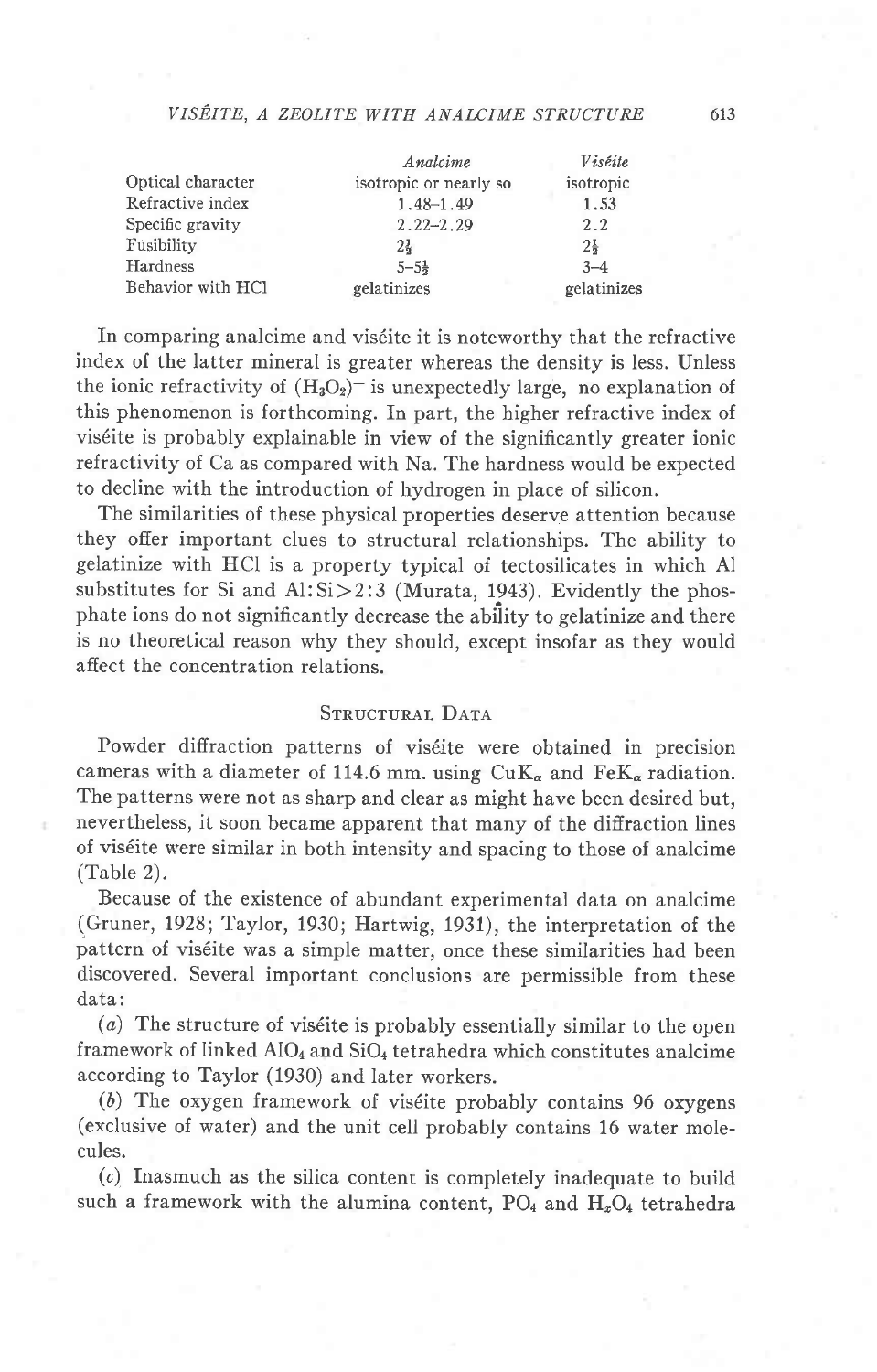# DUNCAN MCCONNELL

| No.            | Indices         | Analcime                 |                  | Viséite          |                |                |  |
|----------------|-----------------|--------------------------|------------------|------------------|----------------|----------------|--|
|                |                 | $\boldsymbol{d}$         | $\boldsymbol{I}$ | $\boldsymbol{I}$ | $\overline{d}$ | a <sub>0</sub> |  |
| 1              | 211             | 5.57                     | 9                | $\overline{4}$   | 5.68           | 13.91          |  |
| $\,2$          | 220             | 4.87                     | $\overline{4}$   | $\mathbf{1}$     | 4.98           | 14.08          |  |
| 3              | 321             | 3.66                     | $\boldsymbol{2}$ |                  |                |                |  |
| $\overline{4}$ | 400             | 3.42                     | 10               | 5                | 3.46           | 13.84          |  |
| 5              | 332             | 2.915                    | $\overline{7}$   | 10               | 2.92           | 13.70          |  |
| 6              | 422             | 2.800                    | $\overline{2}$   |                  |                |                |  |
| $\overline{7}$ | 510, 431        | 2.690                    | 3                |                  |                |                |  |
| 8              | 521             | 2.505                    | 3                |                  |                |                |  |
| 9              | 440             | 2.430                    | $\overline{2}$   |                  |                |                |  |
| 10             | 611, 532        | 2.222                    | $\overline{3}$   | $\mathbf{2}$     | 2.20           | 13.56          |  |
| 11             | 620             | 2.171                    | $\mathbf{1}$     |                  |                |                |  |
| 12             | 541             | 2.122                    | $\mathbf{1}$     | $\leq$ 1         | 2.11           | 13.67          |  |
| 13             | 631             | 2.023                    | $1\,$            | $\leq$ 1         | 2.014          | 13.66          |  |
| 14             | 640             | 1.903                    | $\bf 4$          | 3                | 1.886          | 13.60          |  |
| $15\,$         | 721, 633, 552   | 1.870                    | $\overline{3}$   |                  |                |                |  |
| 16             | 732, 651        | 1.746                    | $\overline{5}$   | 6                | 1.740          | 13.70          |  |
| 17             | 800             | 1.719                    | $\overline{c}$   |                  |                |                |  |
| 18             | 811, 741, 554   | 1.692                    | 3                |                  |                |                |  |
| 19             | 820, 644        | 1.668                    | $\mathbf{1}$     |                  |                |                |  |
| 20             | 822,660         | 1.622                    | $1\,$            |                  |                |                |  |
| 21             | 831, 750, 743   | 1.598                    | 3                |                  |                |                |  |
| 22             | 842             | 1.501                    | $\boldsymbol{2}$ |                  |                |                |  |
| 23             | 921, 761, 655   | 1.482                    | $\overline{c}$   |                  |                |                |  |
| $24\,$         | 664             | 1.465                    | $\,1$            | Diffuse          |                |                |  |
| 25             | 930, 851, 754   | 1.449                    | $1\,$            | band             |                |                |  |
| 26             | 932, 736        | 1.417                    | 3                |                  |                |                |  |
| 27             | 941, 853, 770   | 1.389                    | $<\!1$           | $\mathbf{1}$     | 1.380          | 13.66          |  |
| 28             | 10.00, 860      | 1.376                    | $\mathbf{1}$     |                  |                |                |  |
| 29             | 10.11, 772      | 1.361                    | $\overline{4}$   |                  |                |                |  |
| 30             | 950, 943        | $\overline{\phantom{a}}$ |                  | $\mathbf{1}$     | 1.323          | 13.62          |  |
| 31             | 10.31, 952, 765 | 1.307                    | $\boldsymbol{2}$ |                  |                |                |  |
| 32             | 871, 855, 774   | 1.287                    | 3                | $\mathbf{1}$     | 1.282          | 13.69          |  |
| 33             | 10.33, 961      | 1.264                    | $\overline{2}$   |                  |                |                |  |
| $34*$          | 11.30, 970      |                          |                  | $\mathbf{2}$     | 1.196          | 13.64          |  |
| $35*$          | 10.62           |                          |                  | $\overline{2}$   | 1.155          | 13.67          |  |
| $36*$          | 12.00, 884      |                          |                  | $\mathbf{1}$     | 1.138          | 13.66          |  |
| $37*$          | 12.40, 10.64    |                          |                  | $\overline{1}$   | 1.105          | 13.62          |  |

# TABLE 2. COMPARISON OF POWDER DIFFRACTION DATA FOR ANALCIME AND VISÉITE (CU  $K_{\alpha}$  RADIATION,  $r = 57.3$  mm.)

 $*$  For lines with  $2\theta > 75^{\circ}$  similarities between the patterns of viséite and analcime apparently do not exist, and lines for analcime with  $d < 1.264$  consequently are not tabulated here.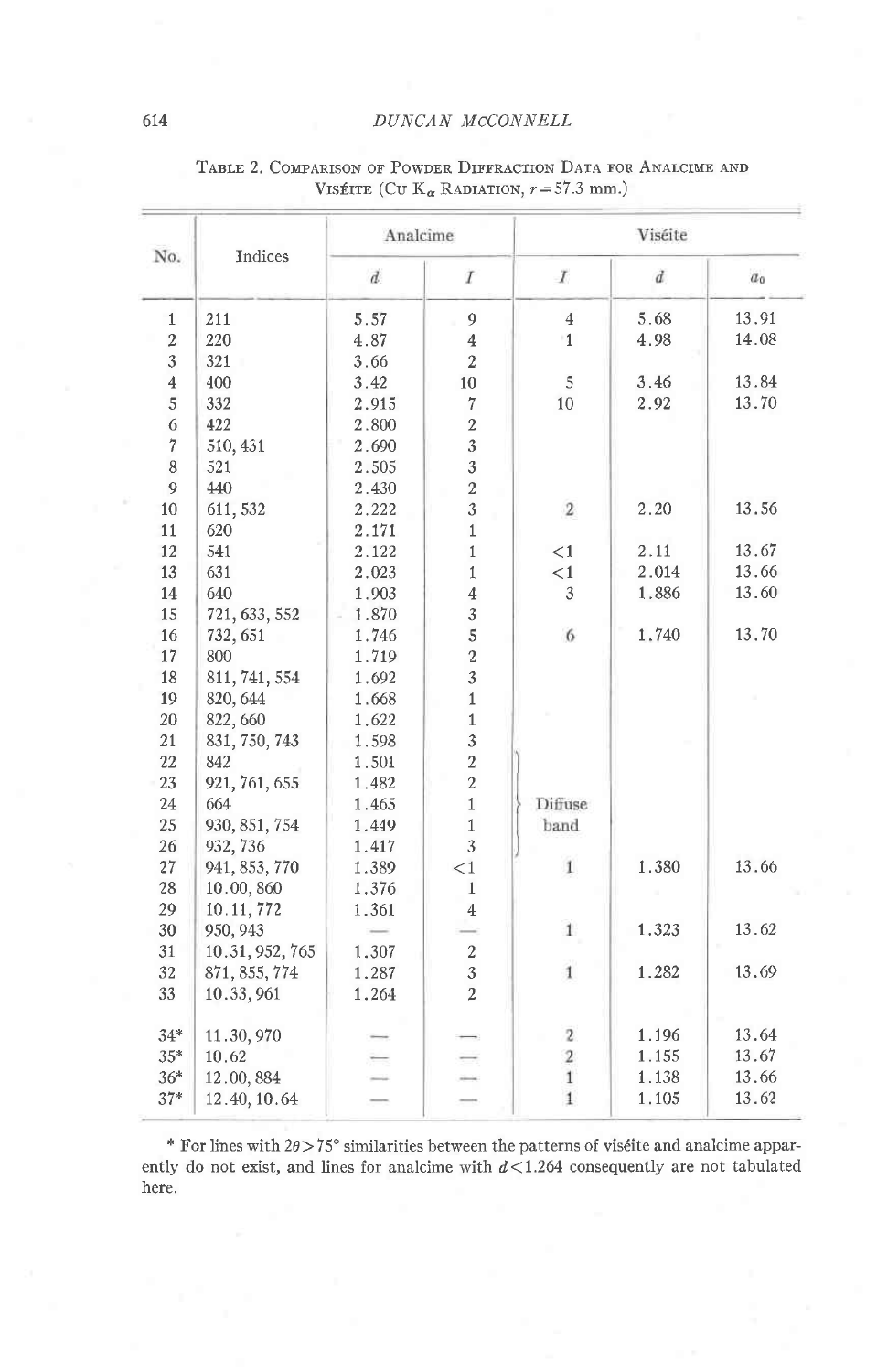must occur in this framework with essentially the same linkages as the AlO<sub>4</sub> and SiO<sub>4</sub> tetrahedra.

If these premises are acceptable, it becomes possible to reconstruct the atomic constituents of the unit cell from a knowledge of the analysis, as follows:

|      |     | 96 O 20 Al 10 Ca 2 Na 6 Si |    |     |     | $10 P$ $36 H$ $16 H2O$ |
|------|-----|----------------------------|----|-----|-----|------------------------|
| 1536 | 540 | 400                        | 46 | 168 | 310 | 36 288/3324            |

A further test of these premises can be applied. If 13.65 A is taken as the edge of the unit cube, then

$$
\rho = \frac{1.66 \times 3324}{(13.65)^3} = 2.17
$$

and this calculated density shows good agreement with the specific gravity determination of 2.2, which Mélon made with a pycnometer.

The structure of viséite is highly defective, as indicated by the broad diffuse nature of the low-order difiraction lines as well as the disappearance of many of the Iow intensity reflections. Therefore, although there are marked similarities between the structures of vis6ite and analcime, one can not conclude that vis6ite is truly cubic. However, it seems reasonable to conclude that the framework structure of tetrahedral groups obtains in both instances, and the disorder of viséite arises largely from non-systematic substitution of phosphorus and hydrogen for silicon, as well as vacancies in the sodium positions.

In all of the above considerations the structure of analcime has been assumed to be in accord with the proposal of Taylor (1930) rather than the proposal of Náray-Szabó (1938a). Taylor (1938) has presented certain objections to the structure described by Náray-Szabó (1938a), which seem to be valid. Admitting that such a highly defective structure as vis6ite cannot furnish critical evidence concerning the relative merits of these structures for analcime, nevertheless, it is interesting to assume the structure of Náray-Szabó in order to make certain comparisons, as follows:

|                                       | Structure of<br>Taylor | Structure of<br>Naray-Szabo |
|---------------------------------------|------------------------|-----------------------------|
| Theoretical Na positions (analcime)   | 24                     | 16                          |
| Number occupied in viséite            | 12                     | 12                          |
| Number occupied in analcime.          | 16                     | 16                          |
| Number of $H_2O$ positions (analcime) | 16                     | 24                          |
| Number of $H_2O$ positions (viséite)  | 16                     | 24                          |
| Calculated density (viséite)          | 2.17                   | 2.26                        |
| Weight per cent of $H_2O$ (viséite)   | 18.41                  | 21.80                       |

Although the experimental data for viséite, show better agreement with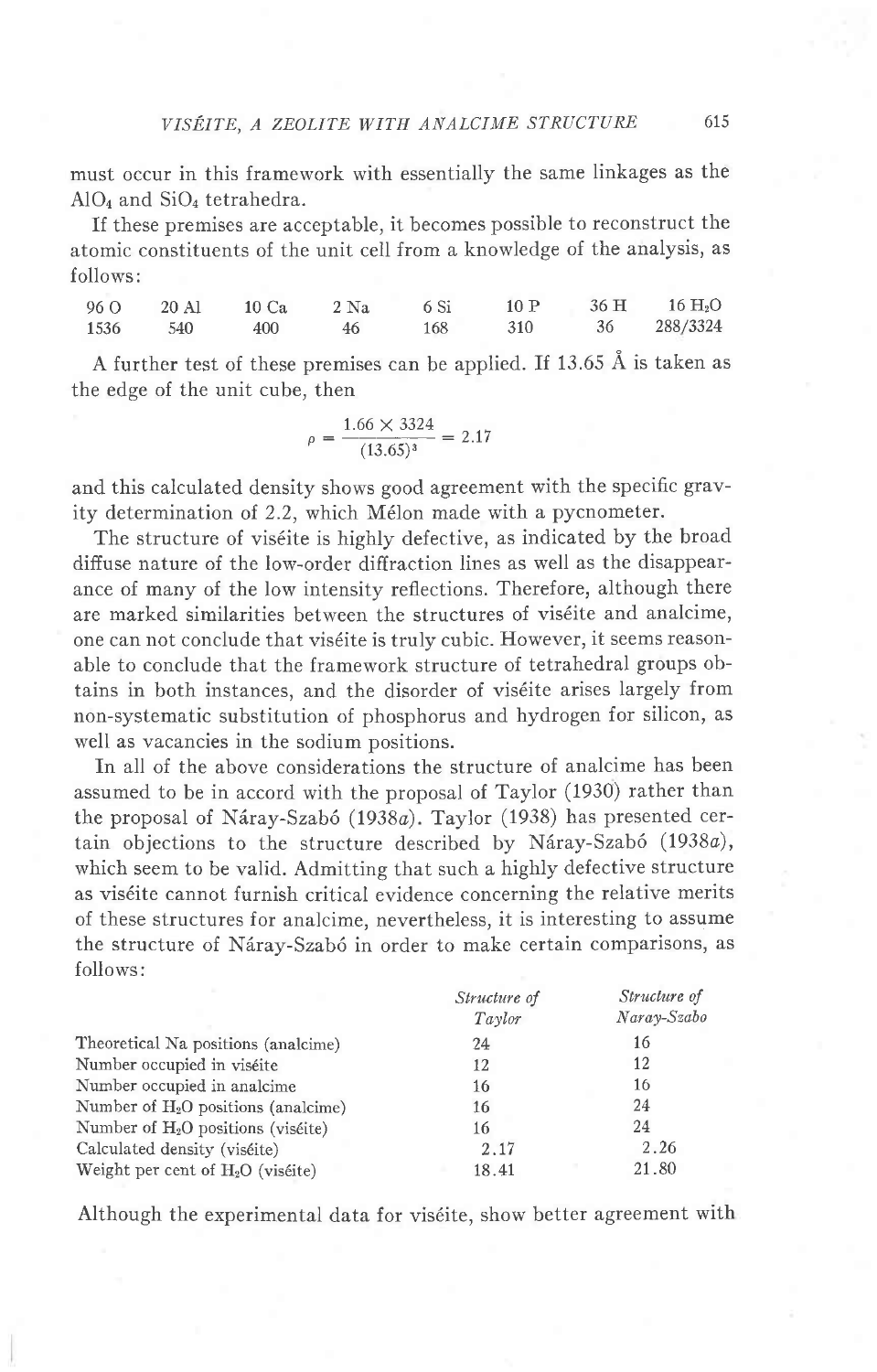the water content of 24 molecules, the agreement is still far from satisfactory.

Still another possible structure for vis6ite can be obtained by assuming that half of Taylor's 24 positions for large cations are occupied by Ca and Na while the other half are occupied by water molecules. Under these circumstances the calculated density becomes 2.31 and the calculated water content 23.39 per cent, the oxide ratios then being:  $Na<sub>2</sub>O$ ,  $10CaO$ .  $10\text{Al}_2\text{O}_3$ ,  $6\text{SiO}_2$ ,  $5\text{P}_2\text{O}_5$  and  $46\text{H}_2\text{O}$ . Still another possibility would be the placement of water molecules in the vacant positions for large cations in the structure of Náray-Szabó, in which case the number of water molecules would be the same, i.e. 46. The analytical data will not permit selection of one probable structure amongst the several possibilities.

Previous studies of structures related to nesosilicates and nesophosphates have indicated the existence of separated  $H_4O_4$  groups. The present calculations are consistent with the postulate of adjacent  $H_3O_4$ groups in which the tetrahedrally arranged oxygen atoms are shared between neighboring similar groups, thus giving an over-all composition for this part of the structure of  $(H_3O_2)$ . Because of uncertainty arising from the non-critical nature of the analytical data for vis6ite, it seems best to regard these tetrahedral groups merely as  $H_xO_4$  and thus avoid a premature conclusion concerning the number of hydrogens associated with 4 oxygens. Certainly the geometrical concept of  $H_4O_4$  is not as disturbing as  $H_3O_4$ , unless it is assumed that the tetrahedra are significantly distorted.

### SUMMARY

Viséite has a highly defective structure which is essentially pseudocubic. The chemical, physical, optical, and x-ray difiraction data indicate analogies between the structures of analcime and viséite. Inasmuch as the Si, P and Al contents of vis6ite are completely inadequate to build a structural framework similar to that of analcime, oxygen tetrahedra containing hydrogen ions are called upon to complete the framework. The tetrahedral group,  $H_xO_4$ , is tetrahedrally linked and x appears to be 3, giving rise to  $(H_3O_2)^-$ . The structural formula suggested for the average unit cell of viséite is:  $(Na_2Ca_{10})[(AlO_2)_{20}(SiO_2)_6(PO_2)_{10}(H_3O_2)_{12}] \cdot 16H_2O.$ Half of Taylor's 24 positions for sodium appear to be vacant in viséite. The edge of the unit cell is 13.65 Å which permits calculation of the density as 2.17. By pycnometer measurement Mélon obtained 2.2.

#### **REFERENCES**

BARRER, R. M., AND IBBITSON, D. A. (1944), Occlusion of hydrocarbons by chabazite and analcime: Trans. Faraday Soc., 40, 195-206.

FLINT, E. P., MCMURDIE, H. F., AND WELLS, L. S. (1941), Hydrothermal and x-ray